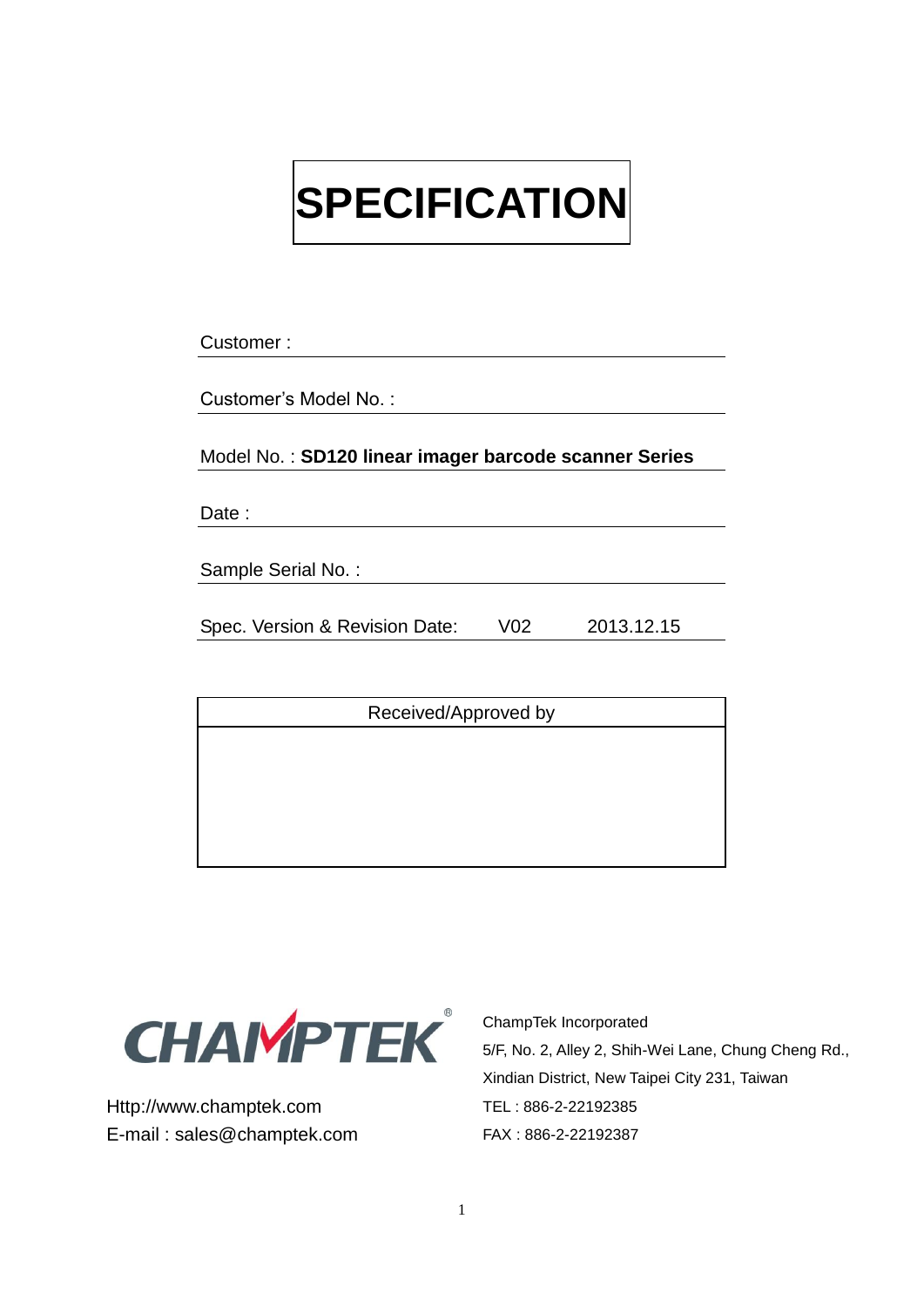## Revision History

| Version          | Date        | Context                                |
|------------------|-------------|----------------------------------------|
| V01              | 2013, 09.05 | Golden release                         |
| V <sub>0</sub> 2 | 2013.12.15  | Update drawing of keyboard wedge cable |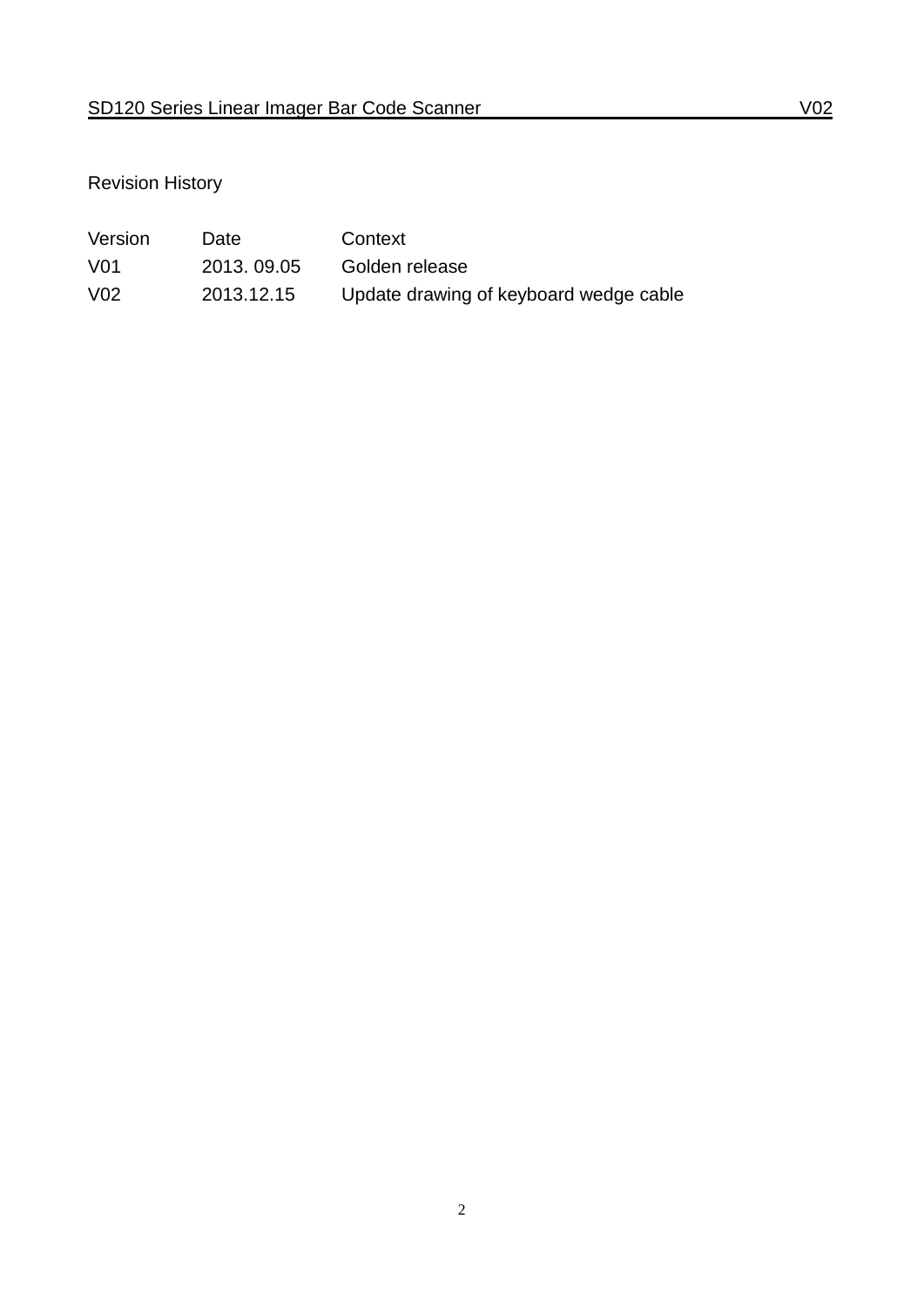# **TABLE OF CONTENTS**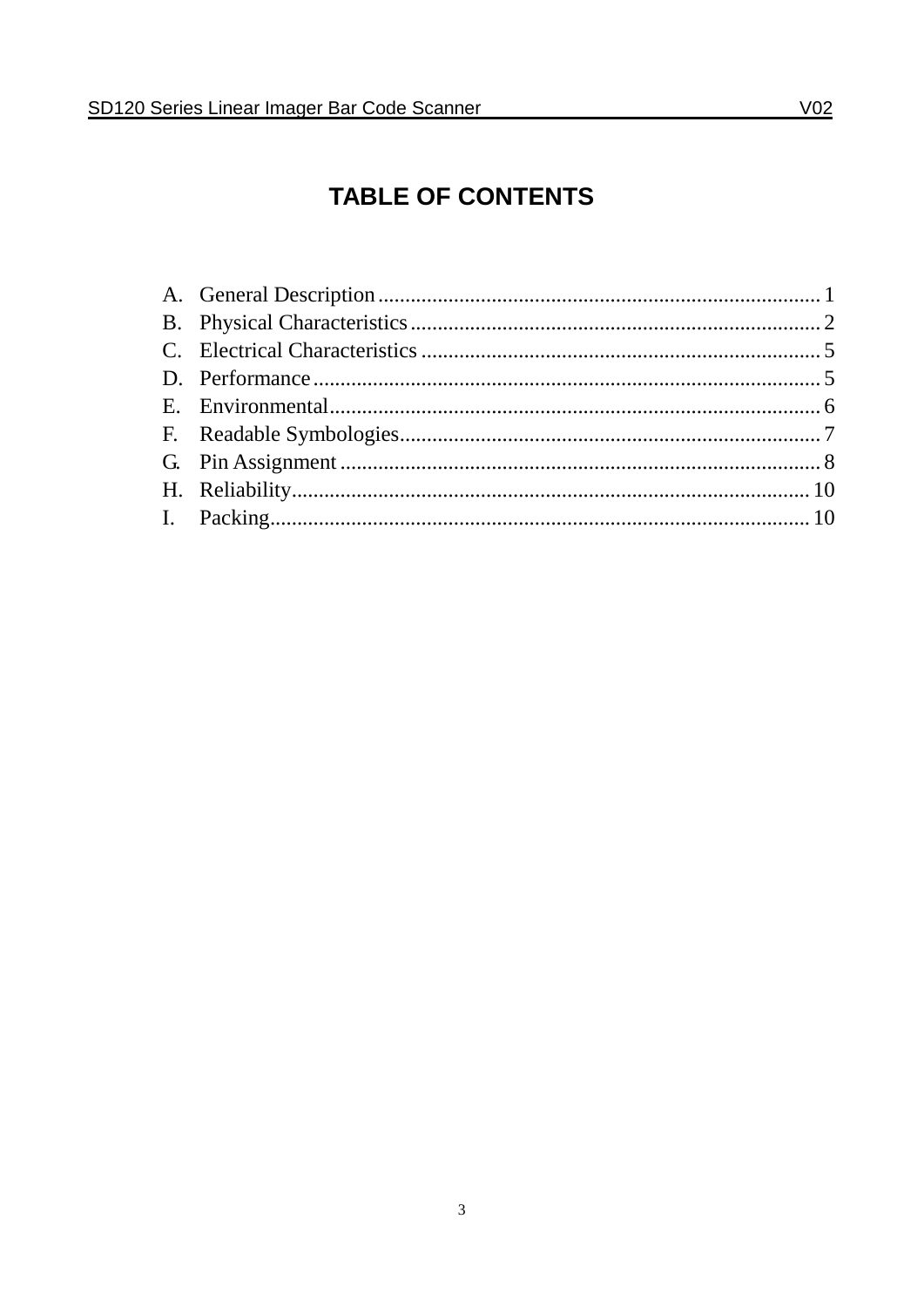## <span id="page-3-0"></span>**A. General Description**

The SD120 linear imager barcode scanner is a reliable, economical contact type bar code reader suitable for a wide range of environments. The SD120's features and price make it the best solution for retail, medical and light industrial applications.

The SD120's flexible, multiple interface design supports keyboard wedge, RS232 and USB interface by simply replacing the cable. This scanner provides reliable scanning depth from contact to 60mm, its powerful built-in decoder reads and discriminates all major 1D symbologies, reducing processing time and labor costs, while increasing accuracy. The decoder also allows editing and modifying scanned data before sending it to the host device.

Barcode menus provide extensive configuration options. The settings can then be cloned to other readers through the use of custom bar code labels.

The SD120 Scanner is manufactured at our ISO9001 certified factory and comes with a 2-year warranty.

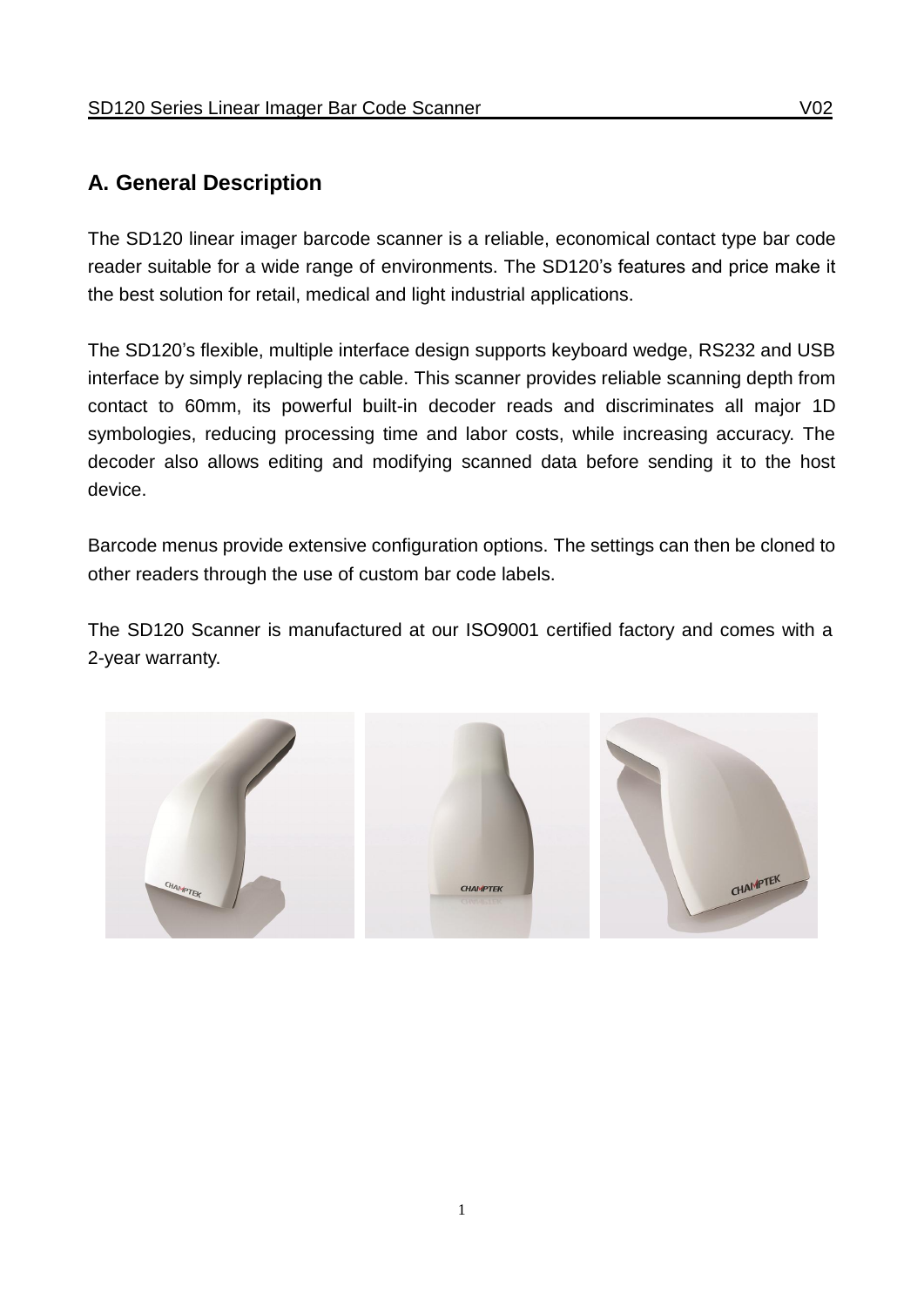# <span id="page-4-0"></span>**B. Physical Characteristics**

| Weight                 |                                   |
|------------------------|-----------------------------------|
| Body weight            | Approx. 120g /4.23 oz (w/o cable) |
| <b>Material</b>        | ABS                               |
| Connector              | RJ 45C 10Pins                     |
| Dimension (WxHXL)      | 77.81 x 78.06 x 166.42 mm         |
| <b>Color Available</b> | Beige or Black                    |

## **1) Mechanical drawing**

 $-77.81$ 

**(Unit: mm)**



 $UNIT:mm$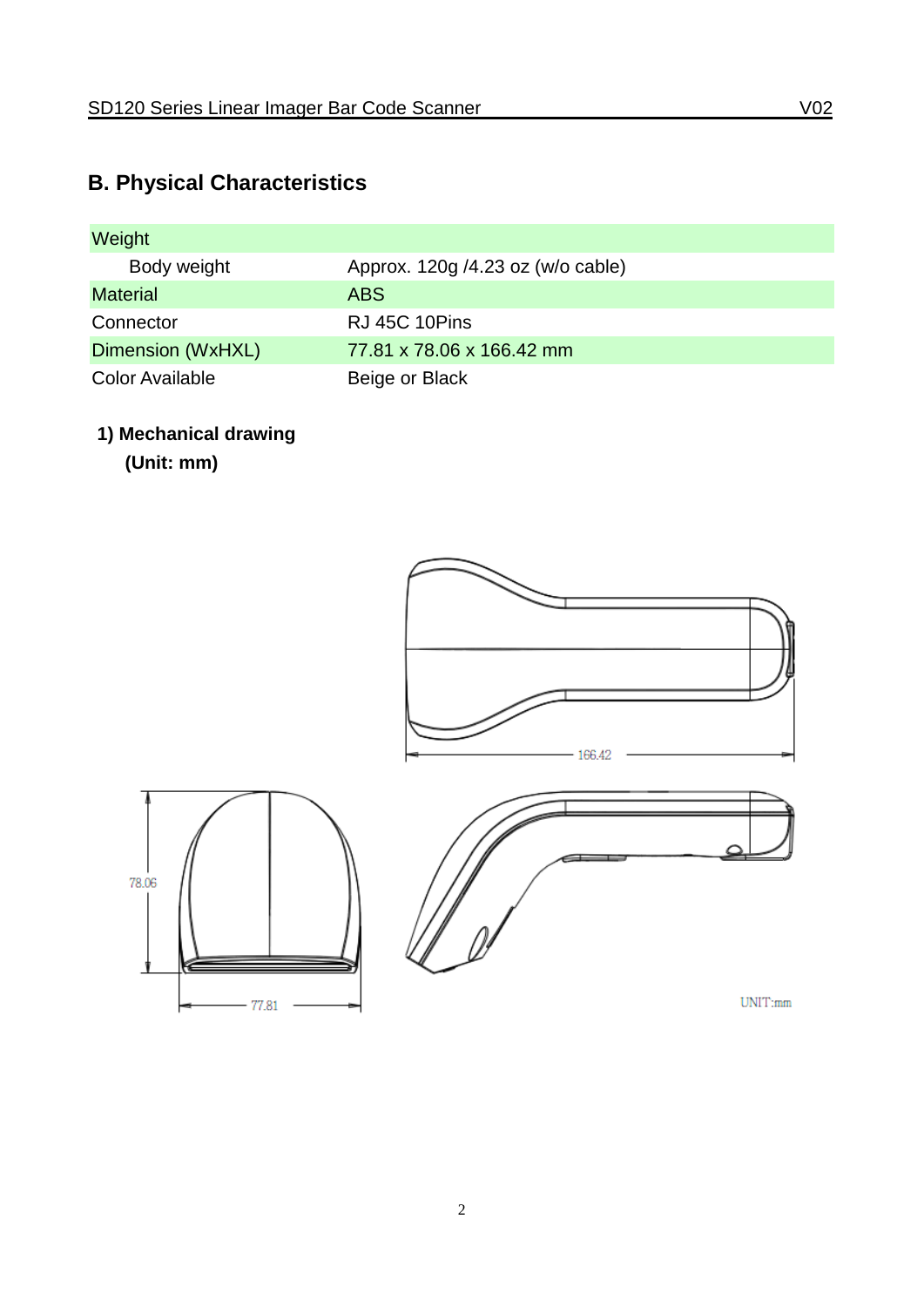#### **2) Cable drawing**

#### **a.KBW Interface**

UNIT:mm



| MD 6F  | MD <sub>6M</sub> | RJ45C | <b>FUNCTION</b> | COLOR  |
|--------|------------------|-------|-----------------|--------|
|        |                  |       | HOST DATA       | Green  |
|        |                  |       | <b>GND</b>      | Brown  |
|        |                  |       | HOST CLK        | Blue   |
|        |                  |       | VCC             | Red    |
|        |                  |       | <b>KB CLK</b>   | Orange |
|        |                  |       | <b>KB DATA</b>  | Yellow |
| Spiral | Shell            | Shell | SHELDING        |        |

#### **b.RS232 Interface :**

UNIT:mm



| DB9F  | RJ45C | DC JACK     | <b>FUNCTION</b> | <b>COLOR</b> |
|-------|-------|-------------|-----------------|--------------|
|       |       | Shell       | <b>GND</b>      | Brown        |
|       |       | <b>CORE</b> | $DC + 5V$       | Red          |
|       |       |             | <b>TXD</b>      | Orange       |
|       |       |             | <b>RXD</b>      | Yellow       |
|       |       |             | <b>RTS</b>      | Green        |
|       | 10    |             | <b>CTS</b>      | Blue         |
| Shell |       |             | Spiral          |              |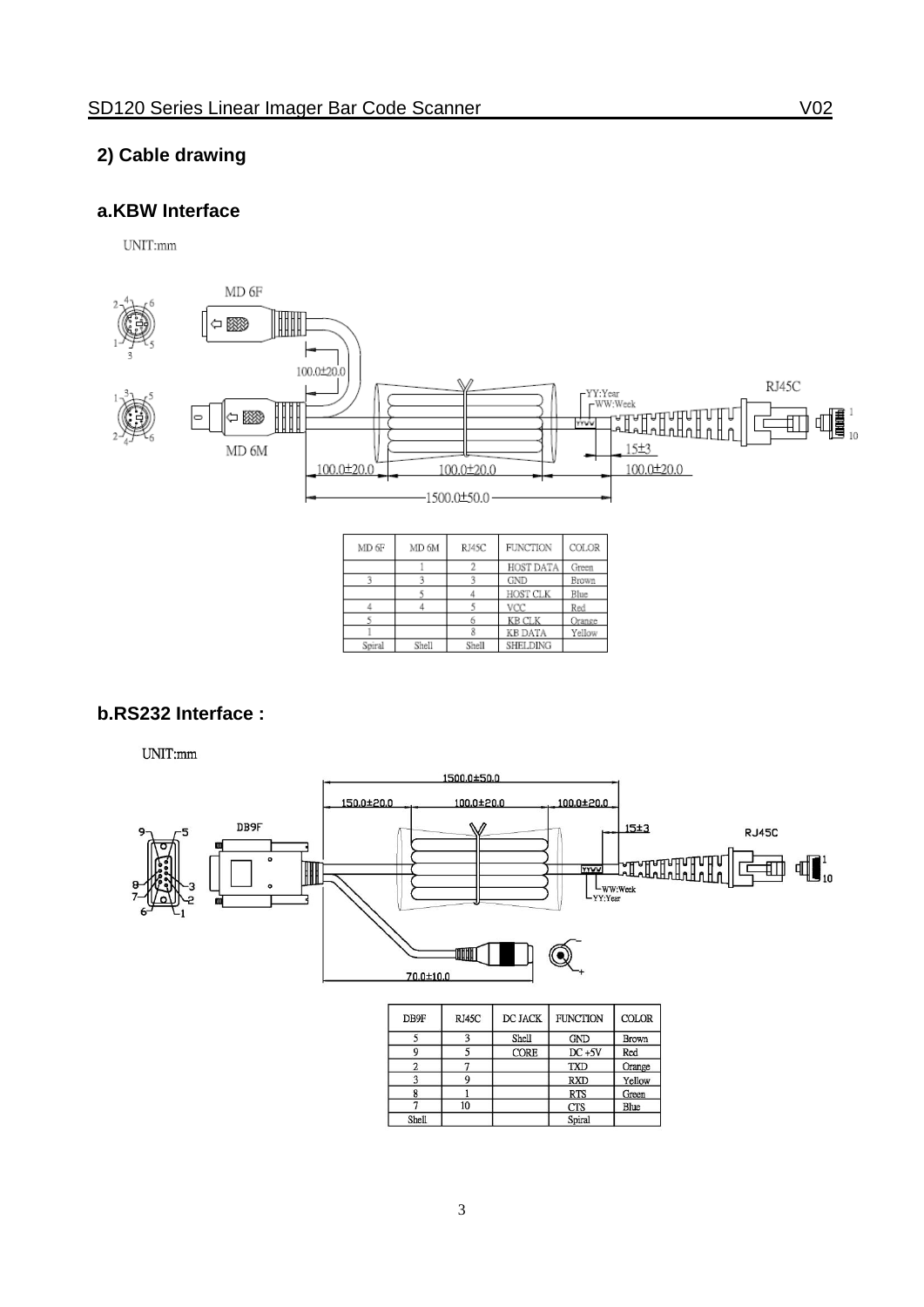#### **c.USB Interface :**

UNIT:mm



| <b>USB</b> | <b>RJ45</b> | <b>FUNCTION</b>  | <b>COLOR</b> |
|------------|-------------|------------------|--------------|
|            |             | <b>VCC</b>       | Red          |
|            |             |                  | Blue         |
|            |             | D+               | Green        |
|            |             | <b>GND</b>       | <b>Brown</b> |
| Shell      |             | <b>SHIELDING</b> |              |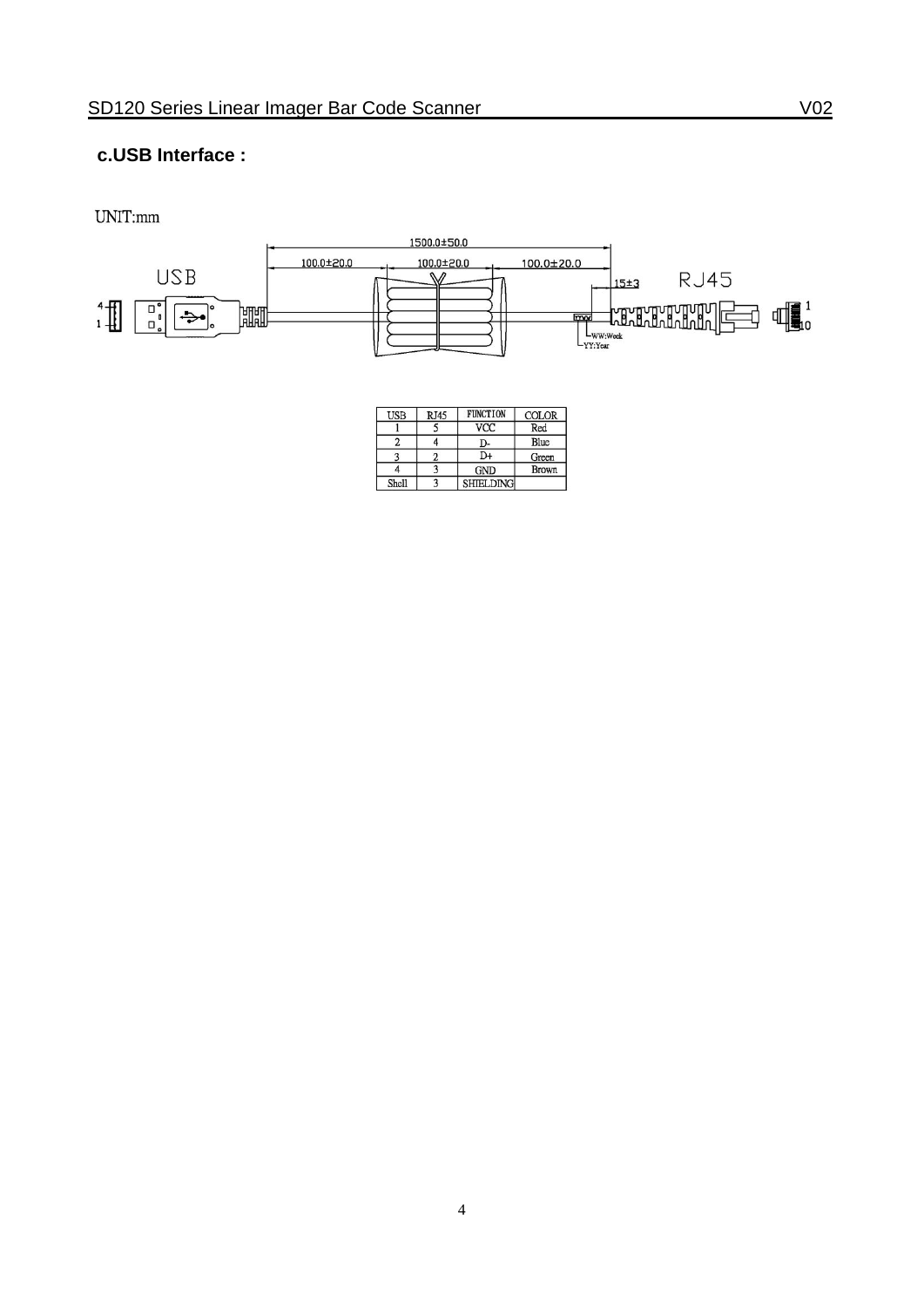## <span id="page-7-0"></span>**C. Electrical Characteristics**

| Interface                 | <b>RS232</b>             | KB                 | <b>USB</b>         |
|---------------------------|--------------------------|--------------------|--------------------|
| <b>Supply Voltage</b>     |                          | $DC + 5V + 5%$     |                    |
| Output Voltage (Typ.)     | ±9V                      | $+5V±5%$           | $+5V±5%$           |
| Output low Voltage (Max.) | $\overline{\phantom{0}}$ | 0.7V               | 0.7V               |
| <b>Current Draw</b>       |                          | ±10%               |                    |
| Power On (Typ.)           | 150 <sub>m</sub> A       | 150 <sub>m</sub> A | 150 <sub>m</sub> A |
| Stand by (Typ.)           | 70 <sub>m</sub> A        | 70 <sub>m</sub> A  | 70 <sub>m</sub> A  |
| Operation (Typ.)          | 125mA                    | 125mA              | 125mA              |

## <span id="page-7-1"></span>**D. Performance**

| <b>Light Source</b>         | Visible Red Light 632nm LED                     |
|-----------------------------|-------------------------------------------------|
| <b>Processor Type</b>       | 32 bits                                         |
| Scan Speed                  | 120 scans per second $±10\%$                    |
| <b>Reading Distance</b>     | From contact up to 60mm@20mil/0.5mm, PCS90%     |
| <b>Width of Field</b>       | 80mm (60mm at window)                           |
| <b>Print Contrast Ratio</b> | 30%                                             |
| <b>Resolution</b>           | 4mil/0.1mm@PCS90%                               |
| <b>Reading Angle</b>        | Test Conditions: Code 39, 10mil/0.25mm, PCS 90% |
|                             |                                                 |
| Front                       | $10^{\circ}$ ~40°(±5°)                          |
| Left & Right                | $\pm 25^{\circ}(\pm 5^{\circ})$                 |
| <b>Ambient Light</b>        |                                                 |
| <b>Fluorescent lamp</b>     | 5,000 Lux Max.                                  |
| Direct sun light            | 3,000 Lux Max.                                  |
| Indicator                   | <b>Beep</b>                                     |



an management and management and management and management and management and management and management and ma<br>Barcode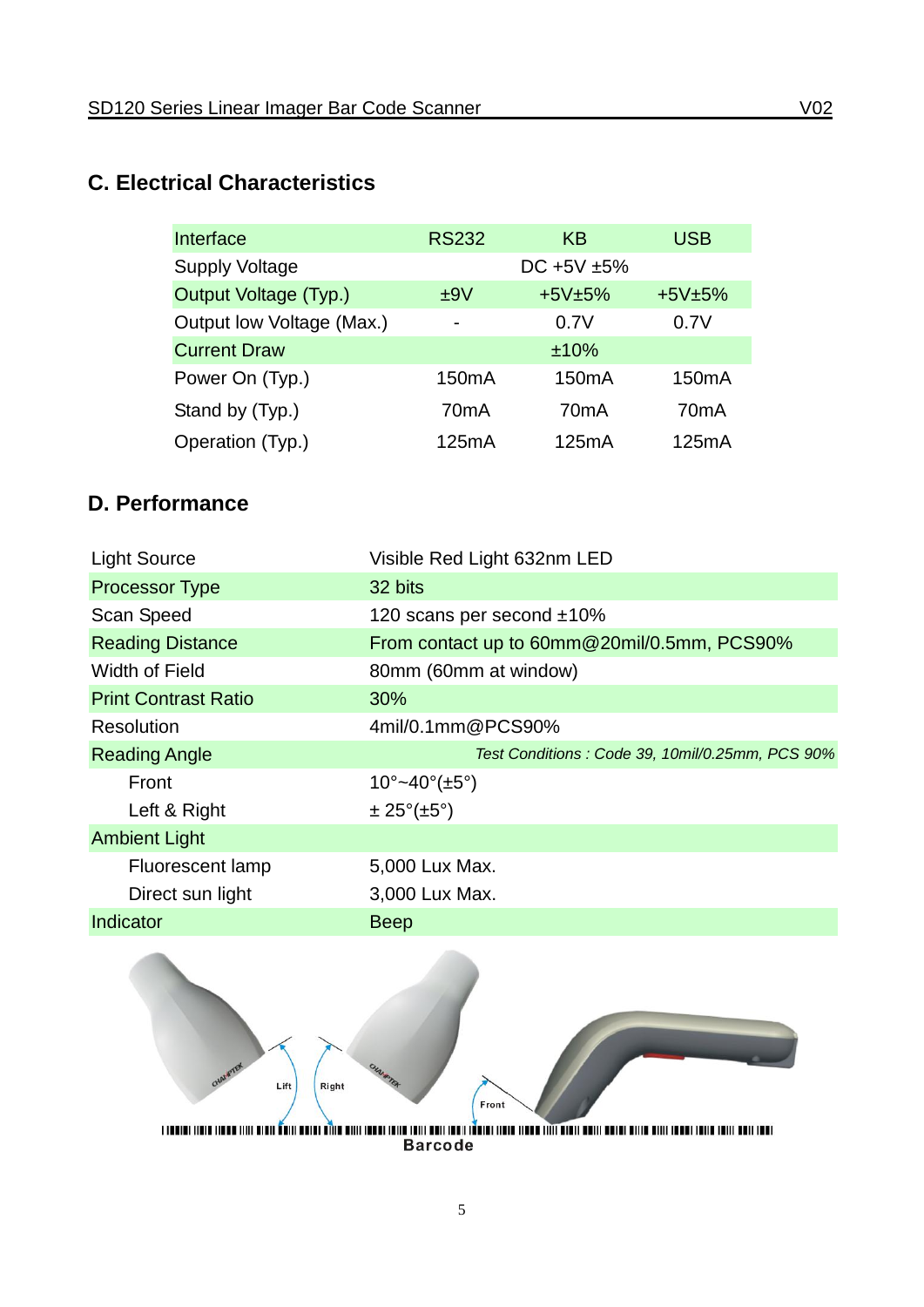## <span id="page-8-0"></span>**E. Environmental**

| <b>Operating Temperature</b> | 0 °C to 50 °C (32 °F to 122 °F)   |
|------------------------------|-----------------------------------|
| Storage Temperature          | -20 °C to 70 °C (-4 °F to 158 °F) |
| <b>Relative Humidity</b>     | 20% to 95% (Non-condensing)       |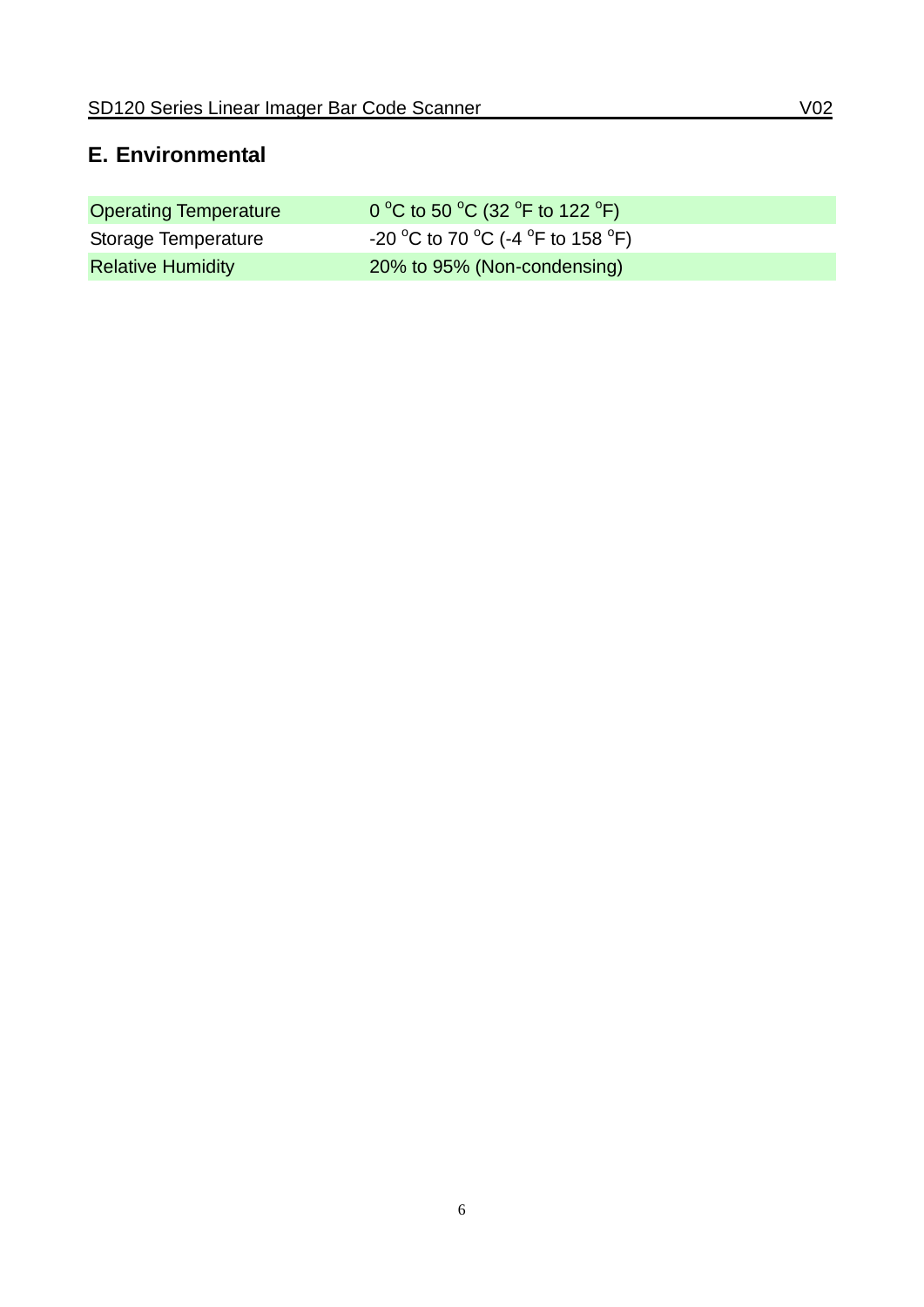# <span id="page-9-0"></span>**F. Readable Symbologies**

|                                                  | Readable | Default Enable |
|--------------------------------------------------|----------|----------------|
| <b>AII UPC/EAN/JAN</b>                           | $\vee$   | V              |
| EAN128 Code                                      | V        |                |
| Code 39                                          | $\vee$   | $\vee$         |
| Code 39 Full ASCII                               | $\vee$   |                |
| Code32 / Italian Pharmacy                        | $\vee$   |                |
| Code 128                                         | $\vee$   | V              |
| CODABAR/NW7                                      | $\vee$   | $\vee$         |
| Interleave 25                                    | $\vee$   | $\vee$         |
| <b>Industrial 25</b>                             | $\vee$   |                |
| Matrix 25                                        | $\vee$   |                |
| <b>MSI/PLESSEY</b>                               | $\vee$   |                |
| <b>Telepen</b>                                   | V        |                |
| Code 93                                          | $\vee$   |                |
| Code 11                                          | $\vee$   |                |
| <b>China Postage</b>                             | $\vee$   |                |
| Code 26                                          | V        |                |
| LCD <sub>25</sub>                                | $\vee$   |                |
| <b>GS1 DataBar Omnidirectional &amp; Stacked</b> | $\vee$   |                |
| <b>GS1 DataBar Limited</b>                       | $\vee$   |                |
| GS1 DataBar Expanded & Stacked                   | V        |                |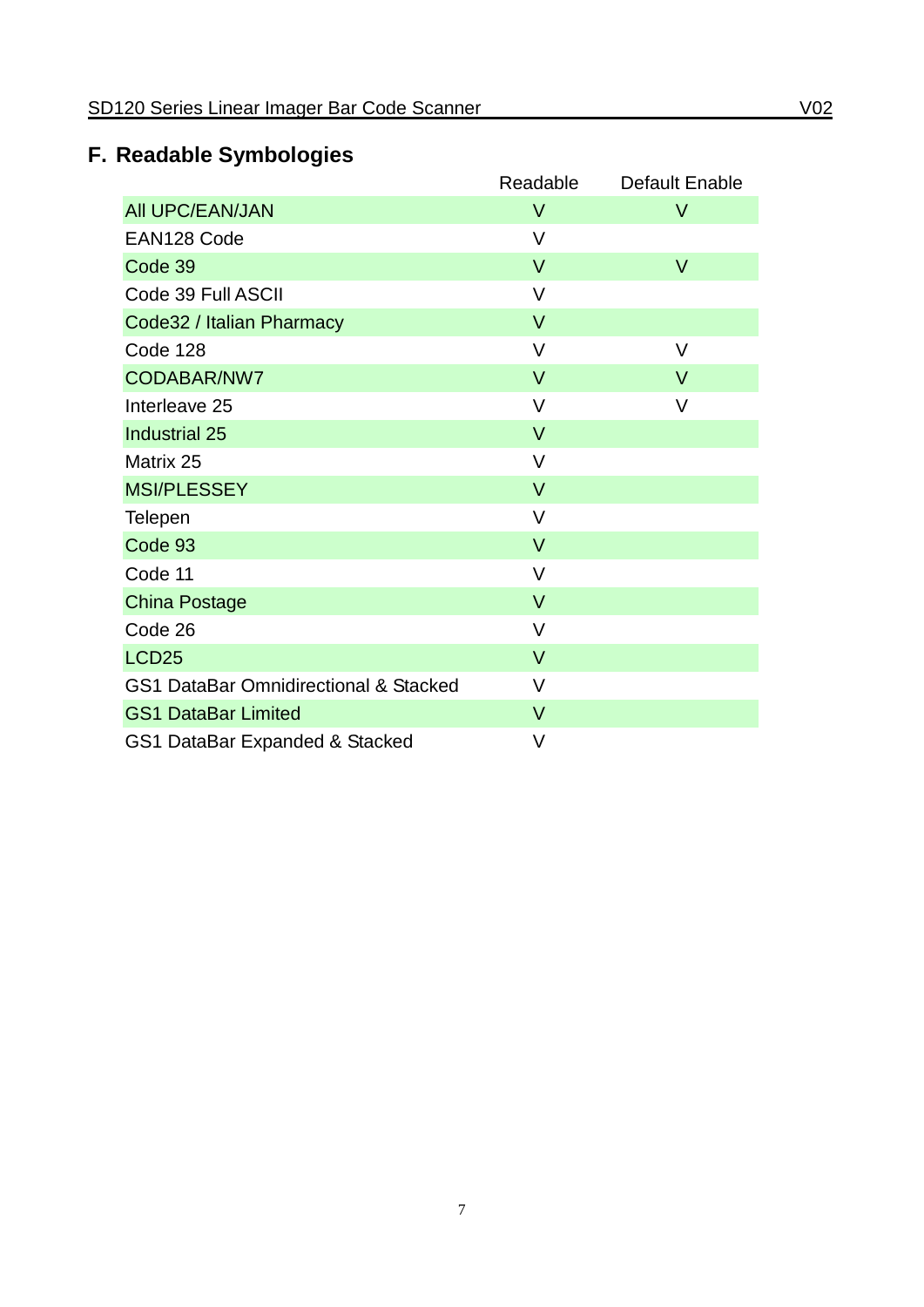## <span id="page-10-0"></span>**G. Pin Assignment**

## **a) Keyboard Interface**



| <b>MiniDIN 6 FEMALE</b> |                 |  |
|-------------------------|-----------------|--|
| Pin No.                 | <b>Function</b> |  |
|                         | <b>KBDATA</b>   |  |
| 3                       | <b>GND</b>      |  |
| 4                       | $Vcc(+5V)$      |  |
| 5                       | <b>KB CLK</b>   |  |



### **b) RS-232 Interface**

| <b>DB 9 Female</b> |            |  |
|--------------------|------------|--|
| Pin No.            | Function   |  |
| 2                  | <b>TXD</b> |  |
| 3                  | RXD        |  |
| 5                  | <b>GND</b> |  |
| 7                  | <b>CTS</b> |  |
| 8                  | <b>RTS</b> |  |
| 9                  | $Vcc/+5V$  |  |
| Power Lead         | $Vcc/+5V$  |  |



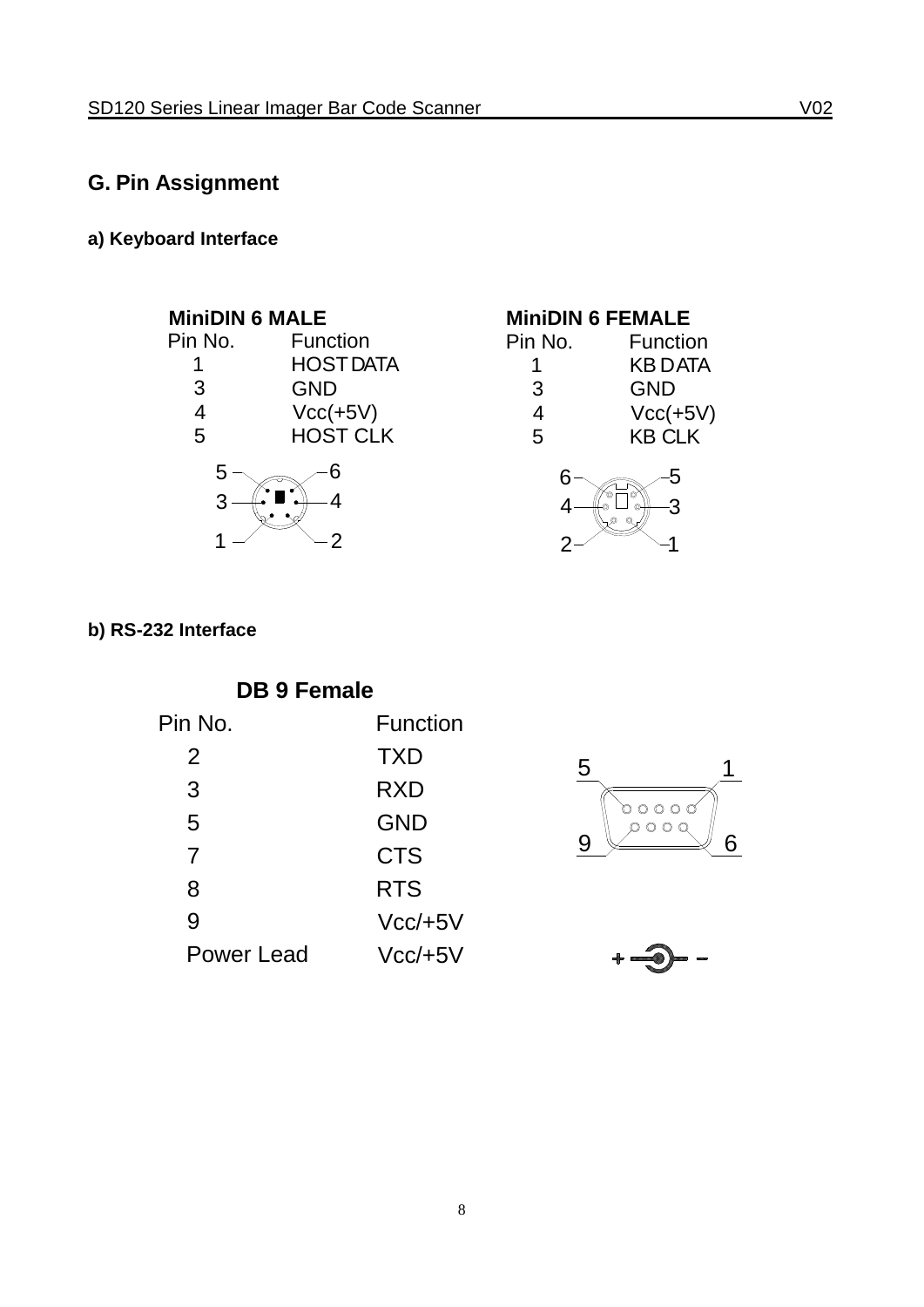## **c) USB Interface**

## **USB A TypeMale**

| Pin No. | <b>Function</b> |
|---------|-----------------|
| 1       | <b>Vcc</b>      |
| 2       | D-              |
| 3       | D+              |
|         | <b>GND</b>      |



| <b>Decoder Data Output</b> |                  |
|----------------------------|------------------|
| <b>Type</b>                | <b>RJ45 10P</b>  |
| Pin No.                    | <b>Function</b>  |
| 1                          | <b>RTS</b>       |
| 2                          | <b>HOST DATA</b> |
| 3                          | <b>GND</b>       |
| 4                          | <b>HOST CLK</b>  |
| 5                          | $Vcc (+5V)$      |
| 6                          | <b>KB CLK</b>    |
| 7                          | <b>TXD</b>       |
| 8                          | <b>KB DATA</b>   |
| 9                          | <b>RXD</b>       |
| 10                         | CTS              |

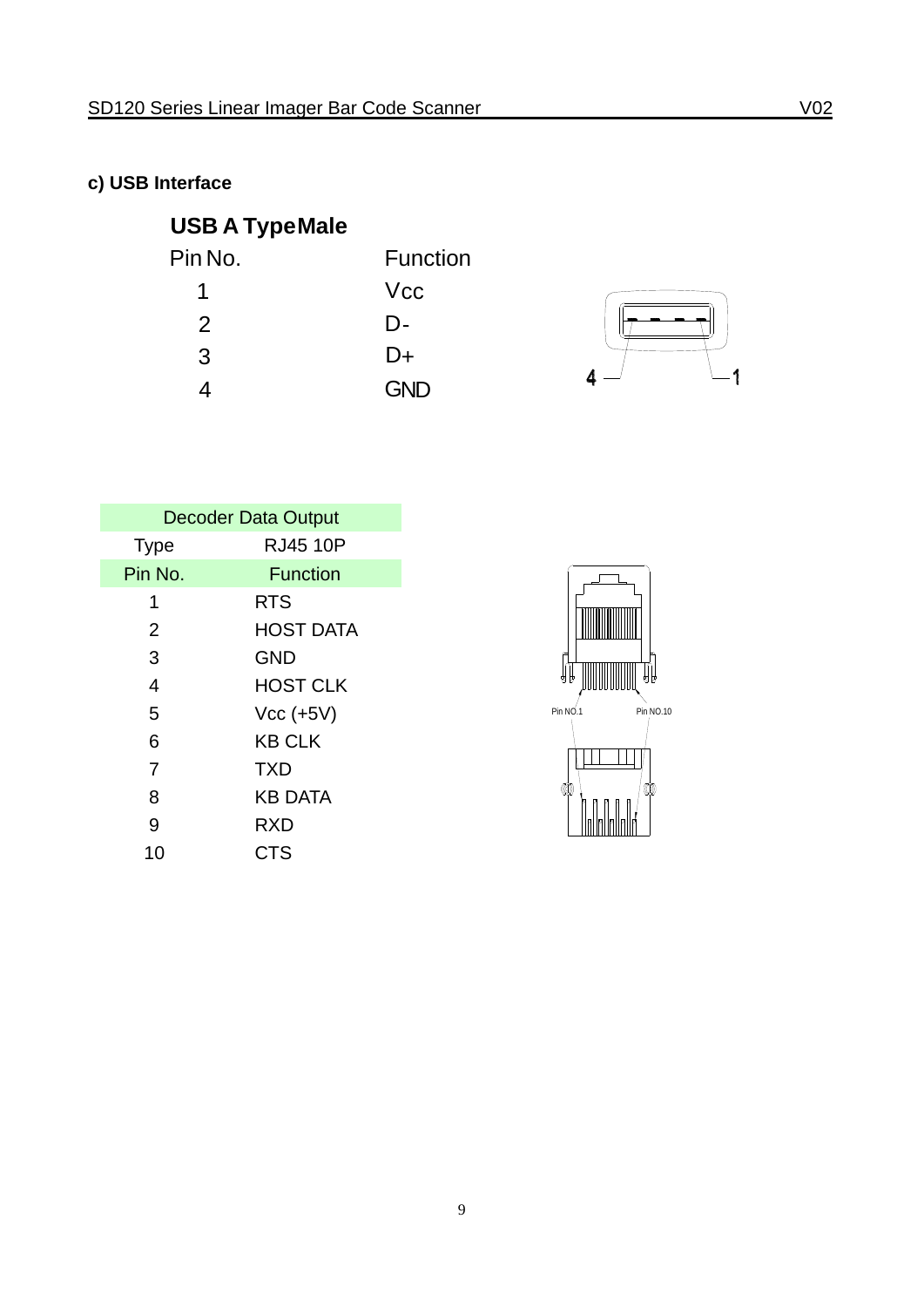# <span id="page-12-0"></span>**H. Reliability**

| <b>Life Time</b>          |                                                             |
|---------------------------|-------------------------------------------------------------|
| <b>Trigger Switch</b>     | 1,000,000 times                                             |
| MTBF(Calculated)          | 50,000 hours                                                |
| <b>Thermal Shock</b>      |                                                             |
| High Temp.                | 60 °C (140 °F)                                              |
| Low Temp.                 | $-20^{\circ}$ C (-4 $^{\circ}$ F)                           |
| Cycle time                | 30 minutes for high temp., 30 minutes for low temp.         |
| Cycles                    | 24 cycles                                                   |
| <b>Cable Bending Test</b> | 25,000 times minimum (30 times/min $@$ 500g/60 $^{\circ}$ ) |
| Drop                      | 47.24 inches (120cm) drop on Concrete Surface               |

# <span id="page-12-1"></span>**I. Packing**

| <b>Dimension</b> |                                   |
|------------------|-----------------------------------|
| Unit             | 24 x 9.8 x 7 cm                   |
| Carton           | 42 x 38 x 26.5 cm                 |
| Weight           |                                   |
| Unit             | 300 g(KBW interface)              |
| Carton           | 7Kg ( Q'ty : 20 pcs )             |
| <b>Storage</b>   |                                   |
| Temperature      | -20 °C to 60 °C (-4 °F to 140 °F) |
| Humidity         | 20% to 95% (Non-condensing)       |